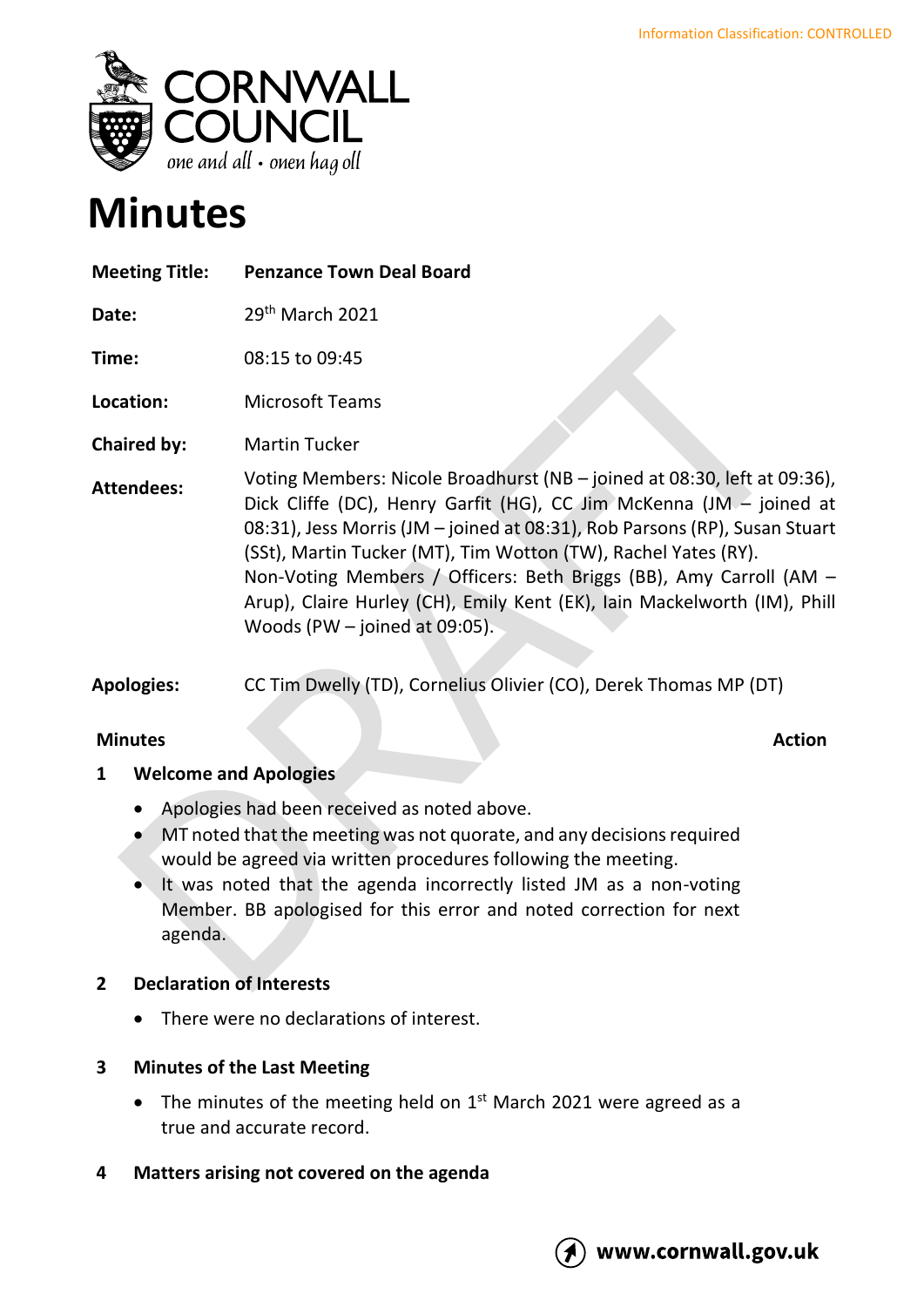- Item 4, page  $1 -$  the Board was not aware of a meeting having taken place.
- Item 5, page 2 MT advised he had received interest from some Members.
- Item 5, page  $2 it$  was noted that Arup were present at today's meeting.
- Item 5, page  $3 PMO$  on agenda.
- Item 6, page 3 CH advised that this action regarding Comms needed to roll over.
- Item 9, page 4 BB had recirculated the meeting invitations.

## **5 Programme Management Office (PMO) presentation**

- IM shared a presentation with the Board.
- IM noted that Cornwall Council was keen to progress and hoped to commence recruitment for the Delivery Manager and Specialist Commissioning roles before Easter.
- SS enquired as to the management/ownership of assets as the Board were already pursuing arrangements with CDC.
- IM made distinction between programme management (PMO) and project delivery (Board, project leads, CDC).
- It was noted that support also continued to be available from Arup in terms of green book business case support, which would be outlined in the presentation later on the agenda.
- MT noted that the Board looked forward to hearing about the PMO appointments.

## **6 Town Centre Regeneration Governance**

- A paper had been circulated to the Board prior to the meeting.
- SS noted the recommendations in the report and asked the Board for feedback as to whether they agreed with this approach/remit.
- Members present agreed that SS and JM continue to work with CDC and Cornwall Council officers as set out in the report, with formal approval being brought back to a future meeting.
- MT thanked those who had put time into this item.

# **7 Project Business Case Development – Presentation by Louisa Philpott (ARUP)**

- CH advised that Arup were continuing to offer support to the Board through business case development, until October 2021 and had created a template based on the green book five case model.
- AC then presented information (slides to be shared with the Board following the meeting).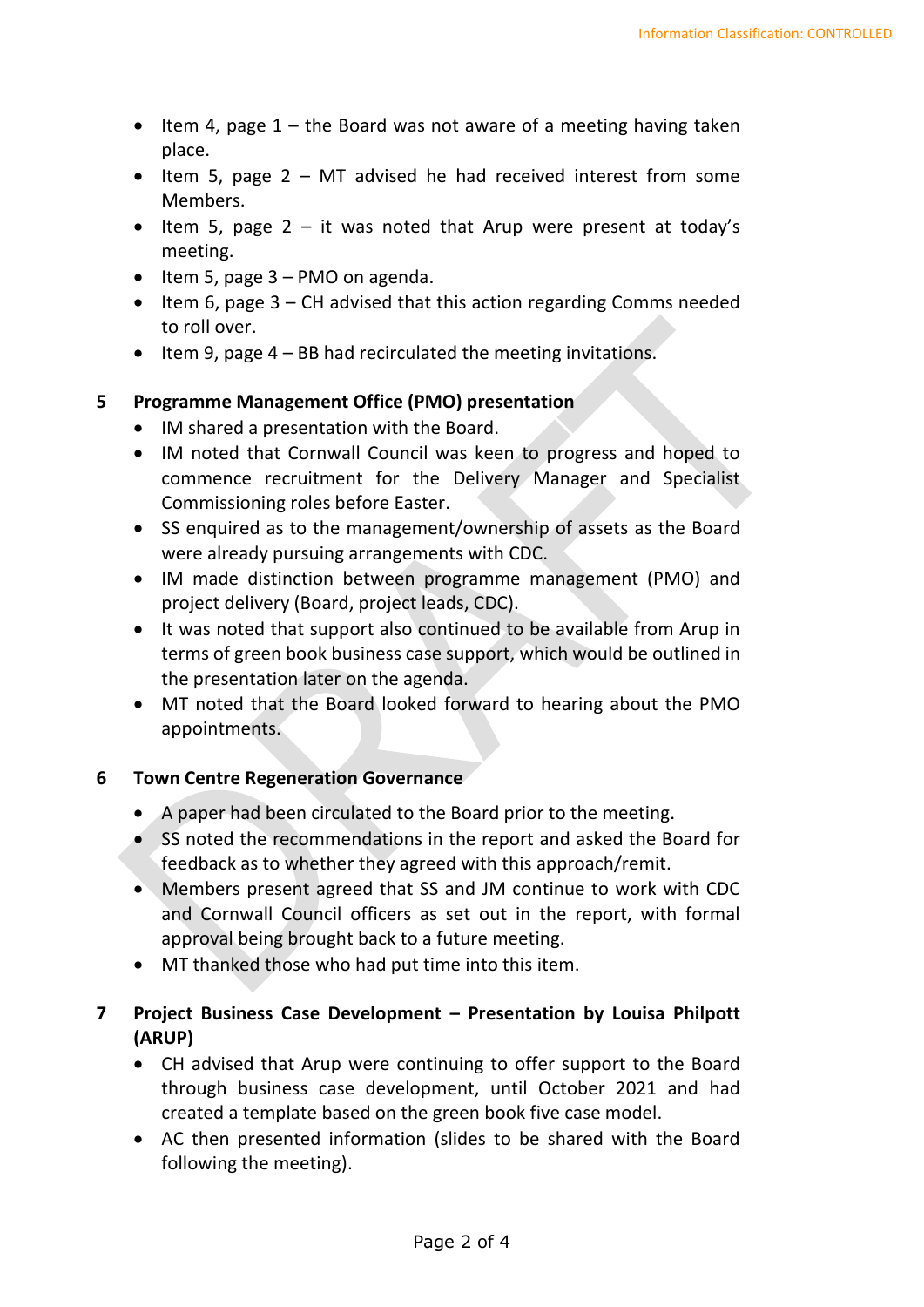- MT noted that there was a lot of work to do, and that timescales were an important factor.
- CH advised that she was already working on the plan on a page, as outlined in the presentation, and was also getting in touch with project leads.
- **ACTION:** CH to provide timeline at next Board meeting

#### **8 Accelerated Fund Report**

- CH advised that JM had been working to secure defrayment of funds.
- JM provide an update to the Board regarding reallocation of monies as a result of underspend on some projects and that, as agreed at the previous Board meeting and in consultation with MT and RP under delegated powers.
- JM advised that funding was now able to deliver dual purpose recycling bins and further prom works. Delivery was expected on these works by April 2021.
- JM extended thanks to JMcK and Cornwall Council for their support in achieving this. The Board in turn thanked JM for all her work.

#### **9 Budget update**

- CH provided an update on available funds.
- She noted that an area had been identified for immediate development work. Network Rail were undertaking works around the railway sidings and were able to undertake groundworks for the park and bike at the same time. In order for this to progress, a headline design was required.
- CH noted that she would circulate an email following the Board meeting with exact costs, as these were awaited from Cormac.
- The Board was supportive of this proposed use of funds, pending confirmation of exact costs.
- CH also requested authorised spend for CDC to put staff time into progressing the small grants scheme.
- It was agreed by Members present that the best approach was for CH to circulate an email outlining the true costs for both pieces of work, with confirmation that they could be achieved within the remaining budget, for Board agreement via written procedure.

## **10 AOB**

- SS advised that Lavigne Lonsdale had now completed all work on the three-town centre regen projects and these were ready to go to planning pre-app.
- SS was seeking permission from the Board for SS and JM to sign off the pre-apps, ensuring they were exactly in line with the approved projects and budgets in the TIP.